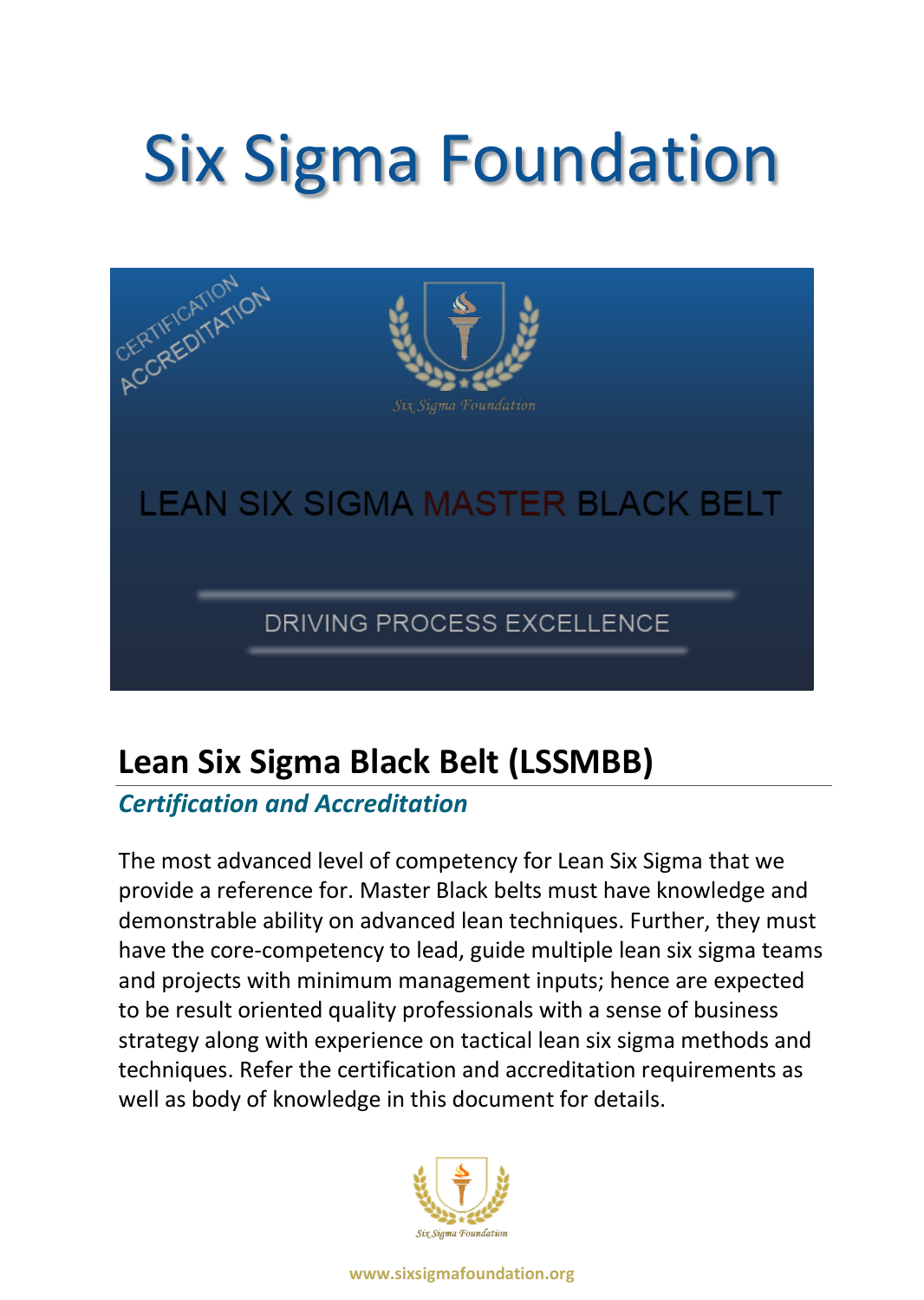# Prerequisites:

A Lean Six Sigma Master Black Belt Certification being the most advanced certification, may be pursued by professionals with a prior LSSBB certification and atleast 5 yrs. experience on Lean Six Sigma methodologies and quality processes. SSF encourages all professionals serious about process quality, business and data analyses to join this certification program to add value to their career and knowledge about quality processes.

# Certification and Examination Guidelines:

## **1. General Requirements: Examination System**

- a. SSF Accreditation and compliance mandates an Online Exam System/Format.
- b. Exam Evaluation results need to be processed automatically without human intervention and results to be shared immediately with the candidate after the completion of the exam.
- c. Exam questions need to be randomized per student by the system, i.e.; if 5 students are appearing for the exam from same location/connection they must all be served questions in 5 different orders.
- d. Exam Questions bank needs to comply with SSF Exam focus requirements.
- e. Questions Answer format needs to be MCQ and True/False type.
- f. In Cases of Project Work Evaluation, records of project work must be stored for a duration of 180 days from the final project evaluation with the SSF ATI (Accredited Training Institute).
- g. Exam results (final score for a candidate) must be stored for a minimum duration of 360 days from the date of examination.

#### **2. General Requirements: Proctoring and others**

- a. The Examination must be proctored for the entire duration.
- b. Candidate identity must be checked/confirmed prior to examination.
- c. Cell phone use is not to be allowed except for connecting to Wi-Fi hotspot.
- d. Permissible notes allowed are lookup tables and basic reference tables.
- e. Use of calculators and stats software for complex calculations or graphical needs is allowed.
- f. Proctor must confirm that only permissible program types like anti-virus, antimalware, software firewalls and essential OS services are being run on the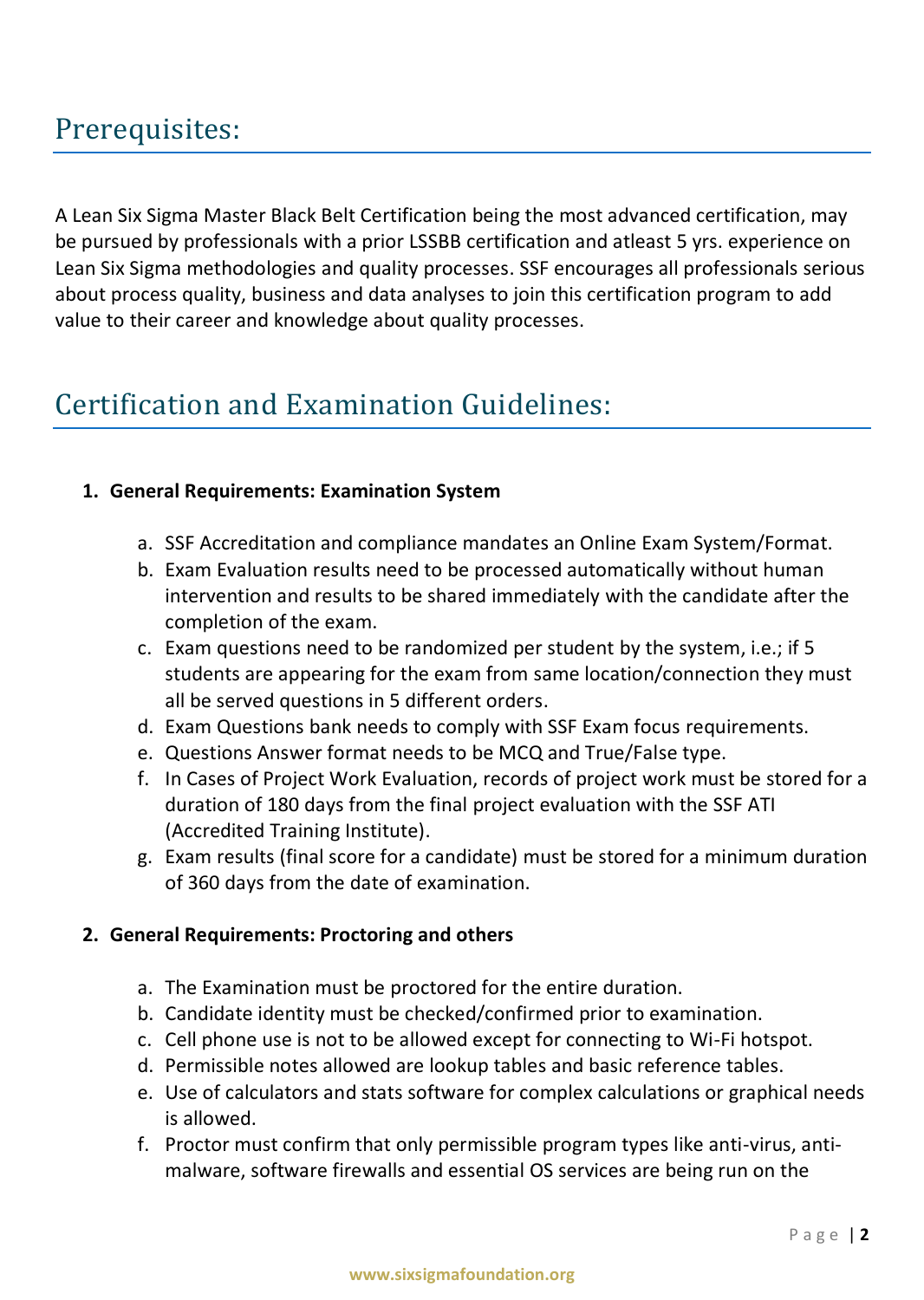systems of candidates apart from the web-browsers (for connecting to exam portal only; no web-search allowed on the side) for the duration of the exam. Use of any chat-based, social-media platform applications are especially nonpermissible during exam.

- g. Proctor must not allow discussions between candidates for the duration of the exam, as must he/she ensure no group-work or cheating methods are being employed by candidates.
- h. Breaks upto 5 mins at a time may be allowed by Proctor per each hour of the exam (but none before first 30 minutes from the start of the exam) **with the express condition** that a candidate will have to forgo the allowance to change/review answers for any/all questions after returning from the break.
- i. In cases where proctoring is having to be done online via a webcam, the candidates must additionally ensure they are not looking off-screen too much or leave web-cam view or interact with other persons for the duration of the exam. A proctor is well within his/her rights to suspend the exam in case of such types of suspicious behavior by candidates. Further the onus for serving a stable webcam video-feed (minimum 15fps) to the online-proctor from their end is the responsibility of the candidate to comply with remote/online proctoring cases.

## **3. Specific Requirements: LSSMBB Certification and Accreditation**

- a. For LSSMBB certification, a minimum 100 hours of training is mandated for the SSF approved curriculum considering an average class/batch size of 20 students. Relaxation in this criterion is considered for scenarios with lesser batch sizes for an ATI's accreditation requirements at a standard 10% time reduction allowed for batch size of 10 and less and, similarly a reduction of 20% for batch size of 5 or less (including one-on-one sessions). For example, an ATI accepting a batch size of 9 students must still provision for 90 hours of training.
- b. Modes of Training allowed are purely Offline or purely Online or Blended (online sessions mixed with offline); however, minimum Instructor Led Hours (live training sessions, and not just videos) need to be provisioned for atleast 30% of the total training duration.
- c. Maximum average batch size (3 sessions in a row) considered acceptable by SSF for LSSMBB Accreditation is 30 for Offline Training Sessions and 20 for Online Sessions and Blended Sessions.
- d. The LSSMBB exam must have 160 questions to be attempted in 240 mins (4 hrs.) at an average/mean time of 90 seconds or 1.5 mins per question.
- e. Pass percentage considered for certification is a score of 60% or above in the exam, along with a successful Project Evaluation.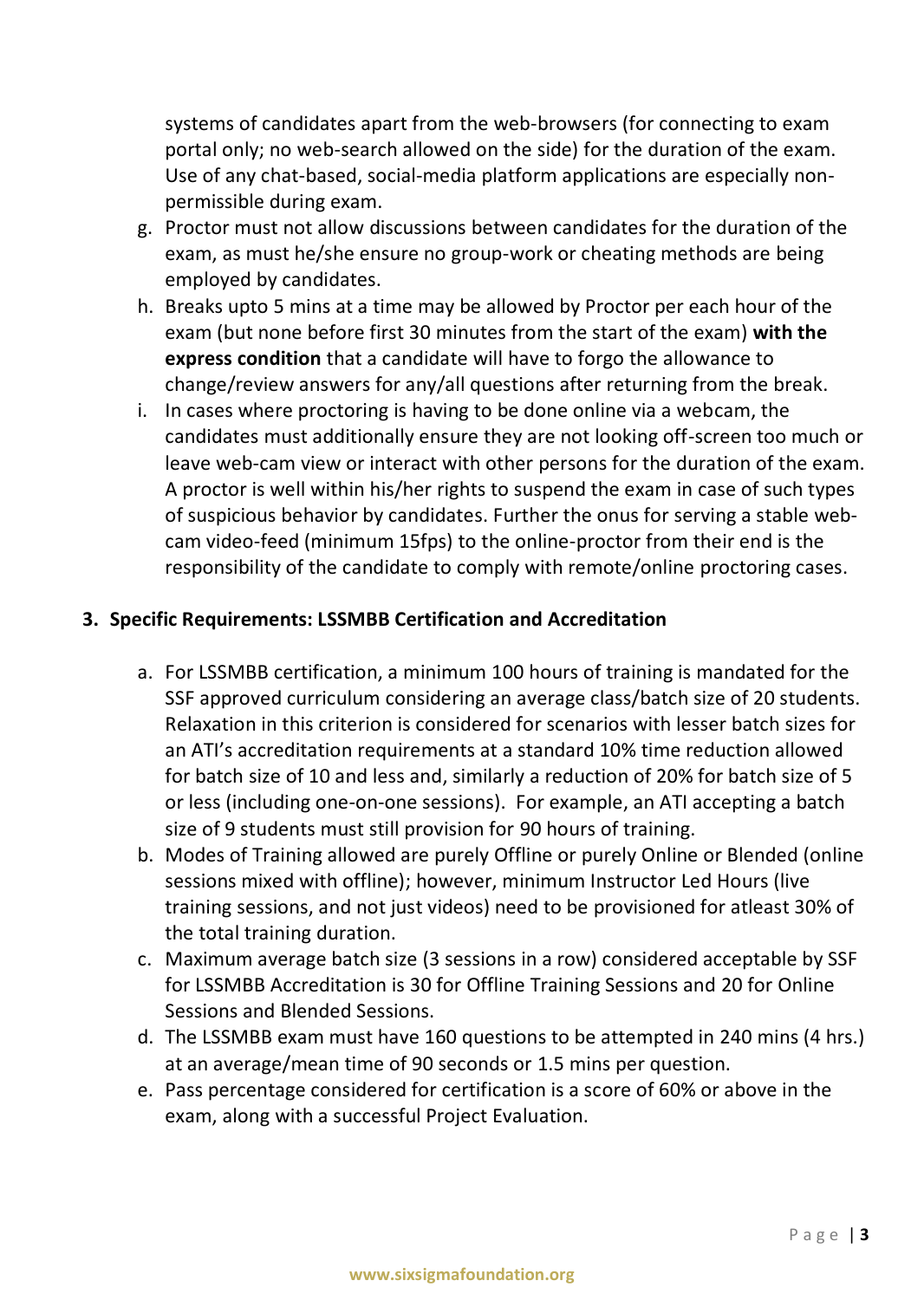

# **Lean Six Sigma Master Black Belt**

## *Body of Knowledge*

The minimum recommended Body of Knowledge that any ATI needs to be compliant with for Accreditation with the SSF Lean Six Sigma Master Black Belt Level of Certification. Our unique approach to the BOK was designed as a necessary requirement to our equally unique approach of validating SSF ATI's certification exams to democratize Accredited Lean Six Sigma Certifications by reducing costs incurred in training highly competent people resources by organizations.

# Curriculum Focus Areas:

The List of recommended (essential) topics to be covered as part of an SSF ATI's Lean Six Sigma Master Black Belt certification training curriculum.

## **1. Lean and Project Management**

## a. **Lean**

- i. How Lean and Six Sigma Work together
- ii. Lean Enterprise and models like Hoshin Kanri etc.
- iii. TOC (Theory of Constraints)
- iv. 5S with Audits (explore Non-SPC control mechanisms)
- v. Kaizen, PDCA cycle and concepts of continuous improvements
- vi. Gemba
- vii. Kanban
- viii. Heijunka Techniques
	- ix. Poka-Yoke
	- x. Metrics in Lean
- xi. VA/NVA Analysis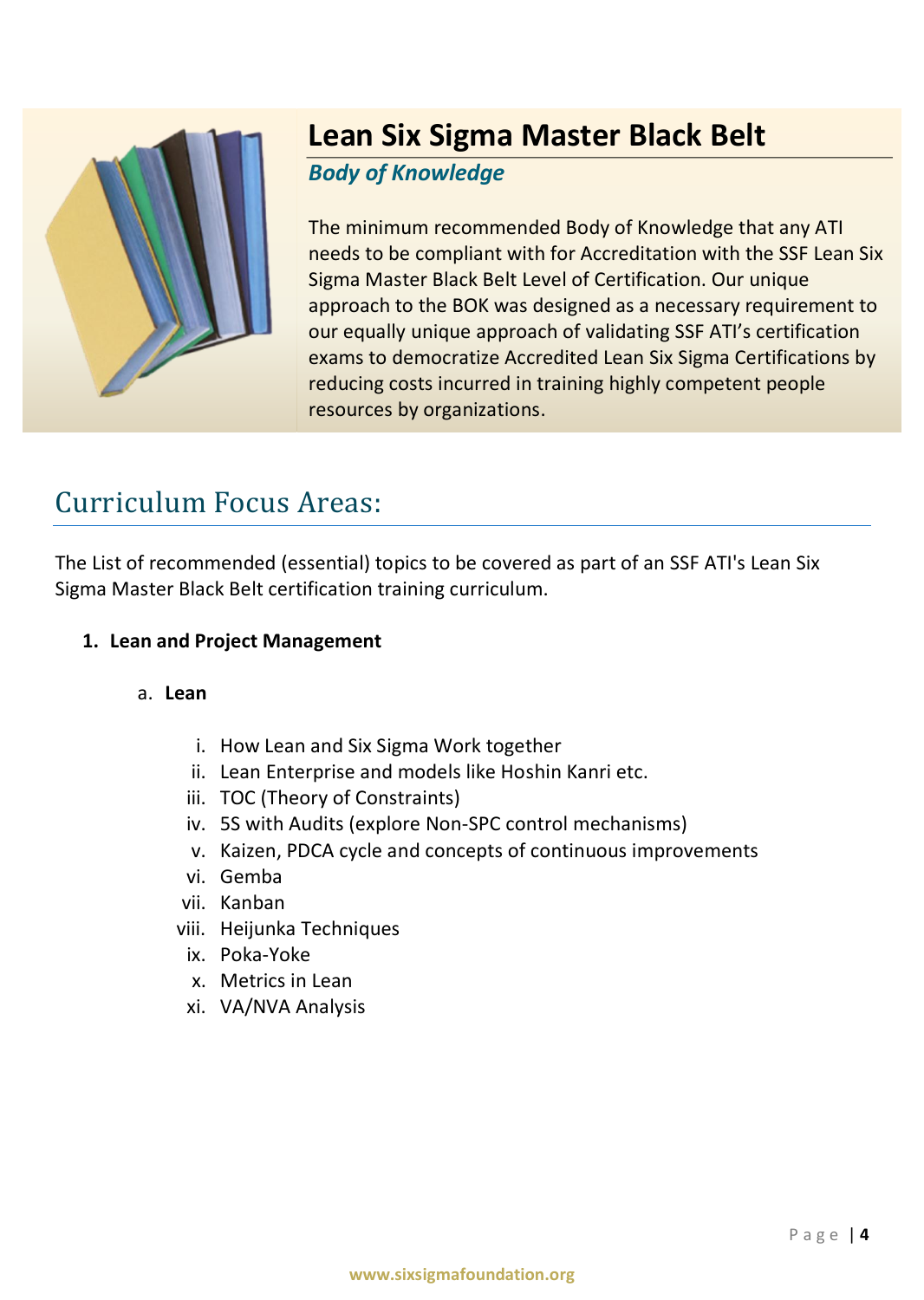#### **2. Business Excellence**

#### a. **Strategic Thinking**

- i. Strategic Capability Assessment/Planning and use of Business Intelligence, Process Mining, BPM etc.
- ii. Enterprise Change Management Methodologies (Leading Change, Agile Strategy)
- iii. Process Action Groups and Best Practices
- iv. Business Management Basics and Optimizing Resources (People, Finances, Equipment, Operations), Balanced Scorecard
- v. Decision Resolution with Prioritization: Tools like SWOT, Cost-Benefit, Weighted Criteria Matrices, Decision Trees, Cost-of-Delay, Kano Model
- vi. Linking Business Goals to Projects
- vii. Customer Support/Service Models (Effective Communication/Response/Resolution Mechanisms)

#### b. **Financial Management**

- i. Financial Management Basics and Objectives
- ii. Financial Management Metrics (ROI, NPV, IRR etc.)
- iii. Financial Control Best Practices (use best practices from SOX)
- iv. Risk Analysis and Monte-Carlo Simulations

#### c. **Project Management**

- i. Project Selection Considerations
- ii. Concepts from Contemporary Project Management Methodologies (PMI's approach etc.)
- iii. Risk Plans and Taxonomies
- iv. Group Dynamics and Leadership Models
- v. Mentoring Techniques
- vi. Stakeholder Communication/Management
- vii. Project Monitoring and Project Support (with customer Issue Resolution Mechanisms and Best Practices)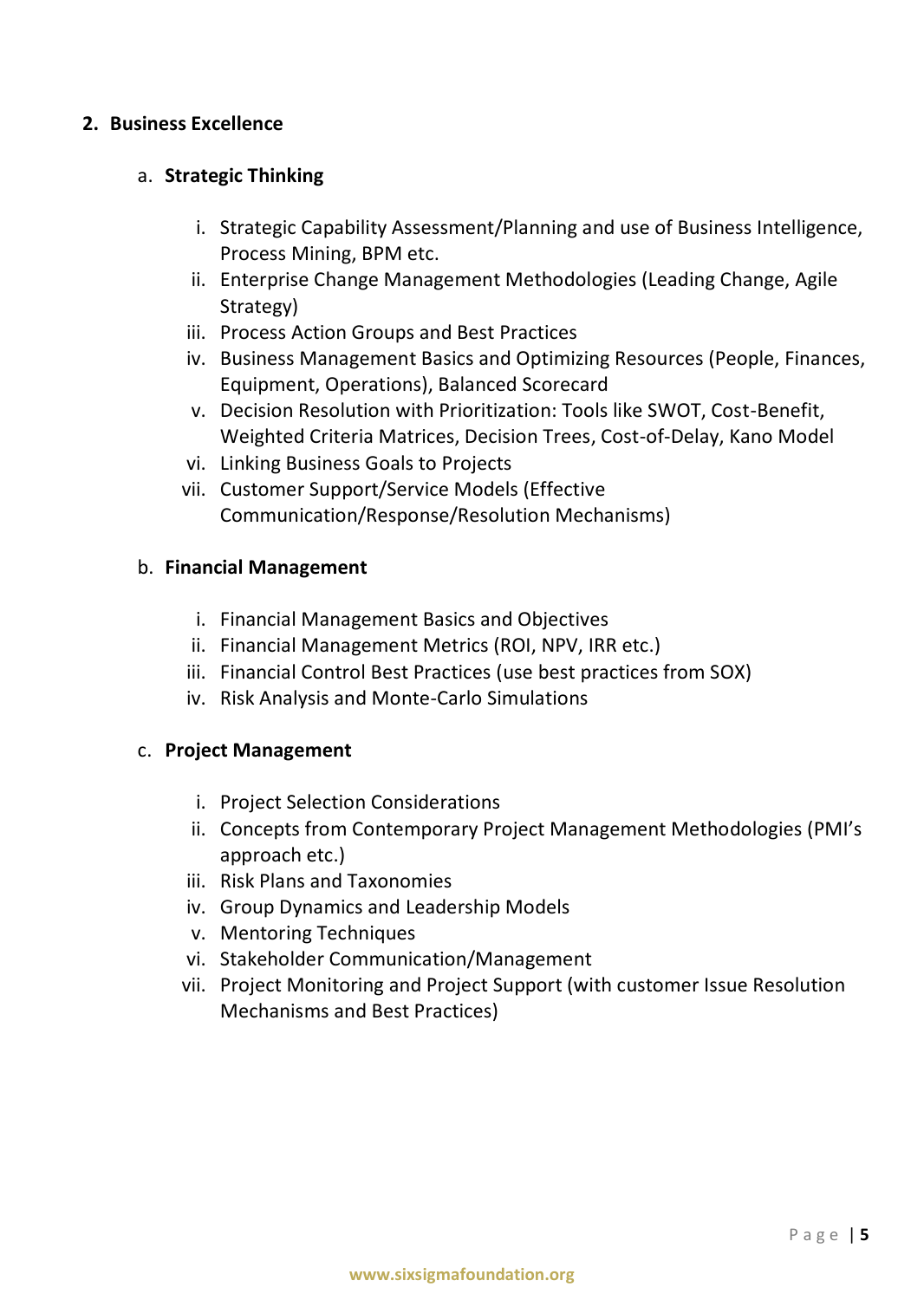#### d. **Problem Solving**

- i. Creative Thinking Techniques: Six Hats, Mind-Mapping, TRIZ
- ii. QFD
- iii. DFSS Approach with focus on Robustness and Reliability
- iv. Digital Transformation and the role of RPA (with use of tools like UiPath etc.)

#### **3. Core Stats and Six Sigma**

#### a. **DMAIC**

- i. SIPOC Analysis and Flowcharts
- ii. Project Charter Development
- iii. Measurement System Analysis
- iv. Data Collection Plan
- v. Baselining Process Performance: Capability and Levels, Sigma Levels and Yield with related Metrics
- vi. Hypothesis Tests selection
- vii. Hypothesis testing on Normal data with common tests
- viii. Hypothesis testing on Non-Normal data with common tests
	- ix. Contingency tables and using Chi-Square test

#### b. **Advanced Data Analysis**

- i. Regression Analysis in Detail (Linear, Quadratic, Exponential)
- ii. Multiple Regression
- iii. Logistical Regression
- iv. Time-Series
- v. Multi-Vari Analysis
- vi. DOE: Full vs. Fractional vs. PB designs
- vii. DOE: Taguchi Methods, Response Surface, Balanced vs. Unbalanced designs
- viii. Control Charts selection and rules for process stability
	- ix. CUSUM and EWMA Charts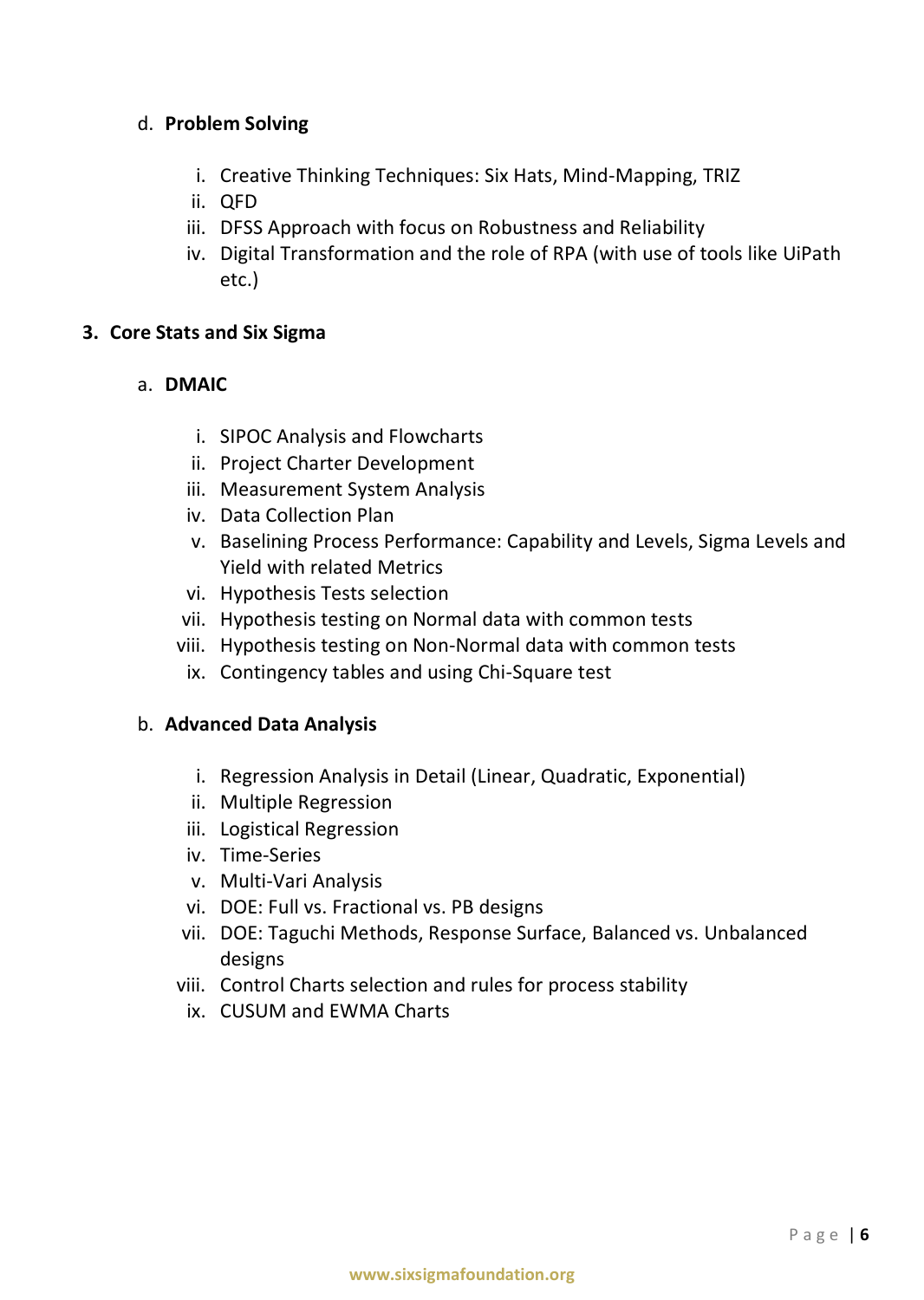# Exam Focus Areas:

Exam focus areas are those from where questions are deemed mandatory, so as to ascertain a student's comprehension for key (and minimal) expected knowledge areas along with demonstrable practical ability in order to attain a SSF Lean Six Sigma Master Black Belt Certification from a SSF Accredited Training Institute. This is a less exhaustive list than the Curriculum Focus Area list and is designed primarily to serve as a basic-guideline to validate the exam questionnaires as per SSF norms. On the whole though, the examination system and methodology for SSF ATIs is another area which gets validated separately for accreditation purposes by SSF, which Includes the online examination mechanism, proctoring controls, as well as the Bloom's Taxonomy (cognitive domain) Level expected to be evaluated in an objective manner in addition to the Exam Focus areas (and weightage of questions). Additionally an expected/mandatory requirement for an LSSMBB level is a project evaluation to be done by the ATI to validate a student's ability in a simulated/real work environment to demonstrate his/her competency (unassisted by any mentor) post the examination process. For LSSMBB Certification candidates must clear the exam as well as project evaluation independently. And as certification by itself is inherently a grading, therefore only a nonmandatory guideline for calculating an overall score/grade is proposed here, should the ATI's need the same for any further academic purposes; in such a case they may consider the exam weightage as 70% and practicals weightage (project evaluation) as 30%.

## **1. Lean (Exam)**

- a. **Lean**
	- i. Mandatory Question Areas: Lean Enterprise and Hoshin Kanri, Concepts of continuous improvements (PDCA, Kaizen), Kanban and Heijunka Techniques.
	- ii. Overall Area weightage: 15% (For Exam)
	- iii. Bloom's Taxonomy (2001 revision) Level: Analyze (Maximum Targeted Level for this Area)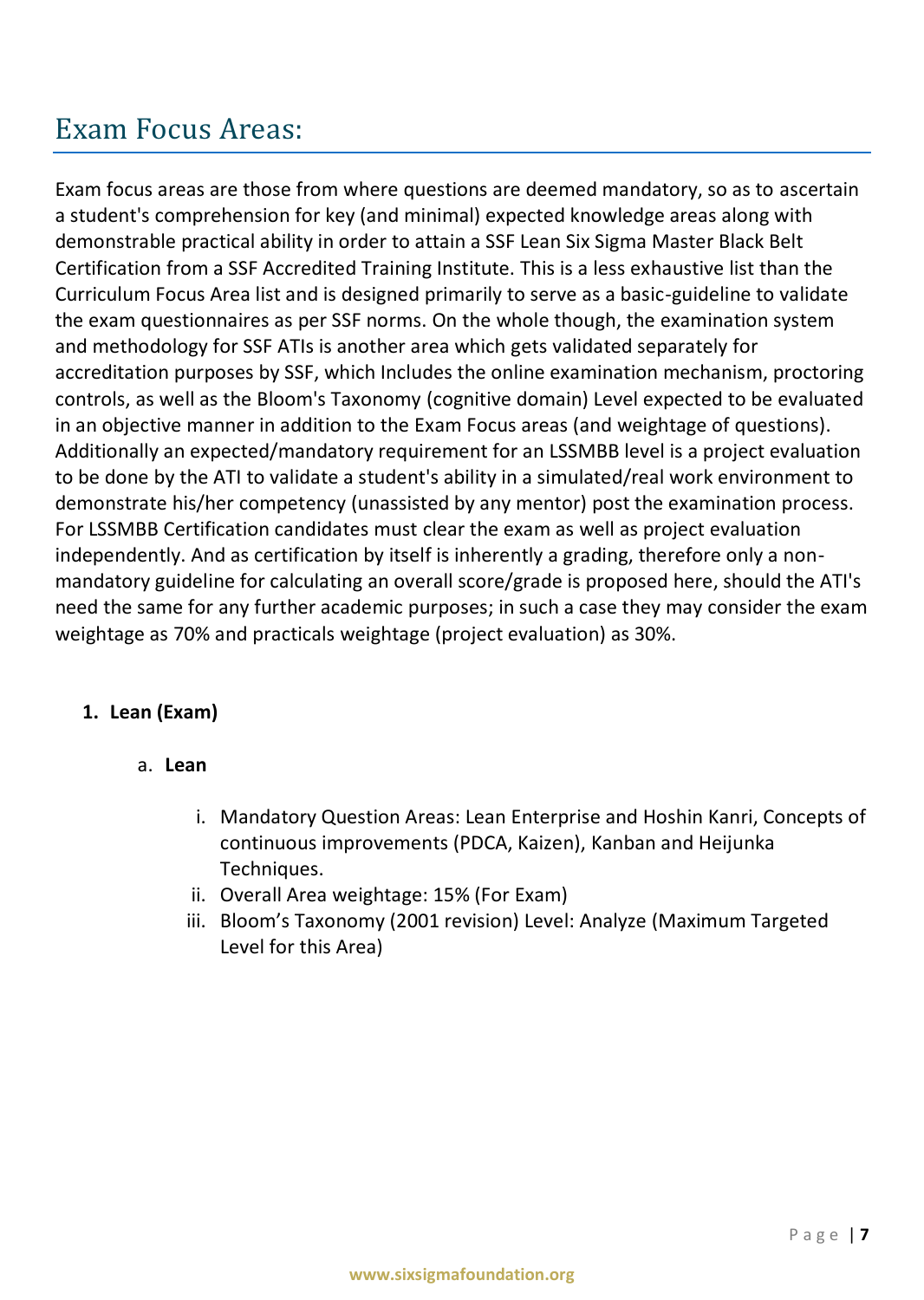#### **2. Business Excellence (Exam)**

#### a. **Strategic Thinking**

- i. Mandatory Question Areas: Enterprise Change Management Methodologies, BPM, Decision Resolution Tools, Balanced Scorecard
- ii. Overall Area weightage: 15% (For Exam)
- iii. Bloom's Taxonomy (2001 revision) Level: Analyze (Maximum Targeted Level for this Area)

#### b. **Financial Management**

- i. Mandatory Question Areas: Financial Management Metrics (ROI, NPV, IRR etc.)
- ii. Overall Area weightage: 15% (For Exam)
- iii. Bloom's Taxonomy (2001 revision) Level: Evaluate (Maximum Targeted Level for this Area)

#### c. **Project Management**

- i. Mandatory Question Areas: Project Selection Considerations, Concepts from Contemporary Project Management Methodologies, Group Dynamics, Project Monitoring
- ii. Overall Area weightage: 10% (For Exam)
- iii. Bloom's Taxonomy (2001 revision) Level: Evaluate (Maximum Targeted Level for this Area)

#### d. **Problem Solving**

- i. Mandatory Question Areas: QFD, DFSS, RPA
- ii. Overall Area weightage: 15% (For Exam)
- iii. Bloom's Taxonomy (2001 revision) Level: Evaluate (Maximum Targeted Level for this Area)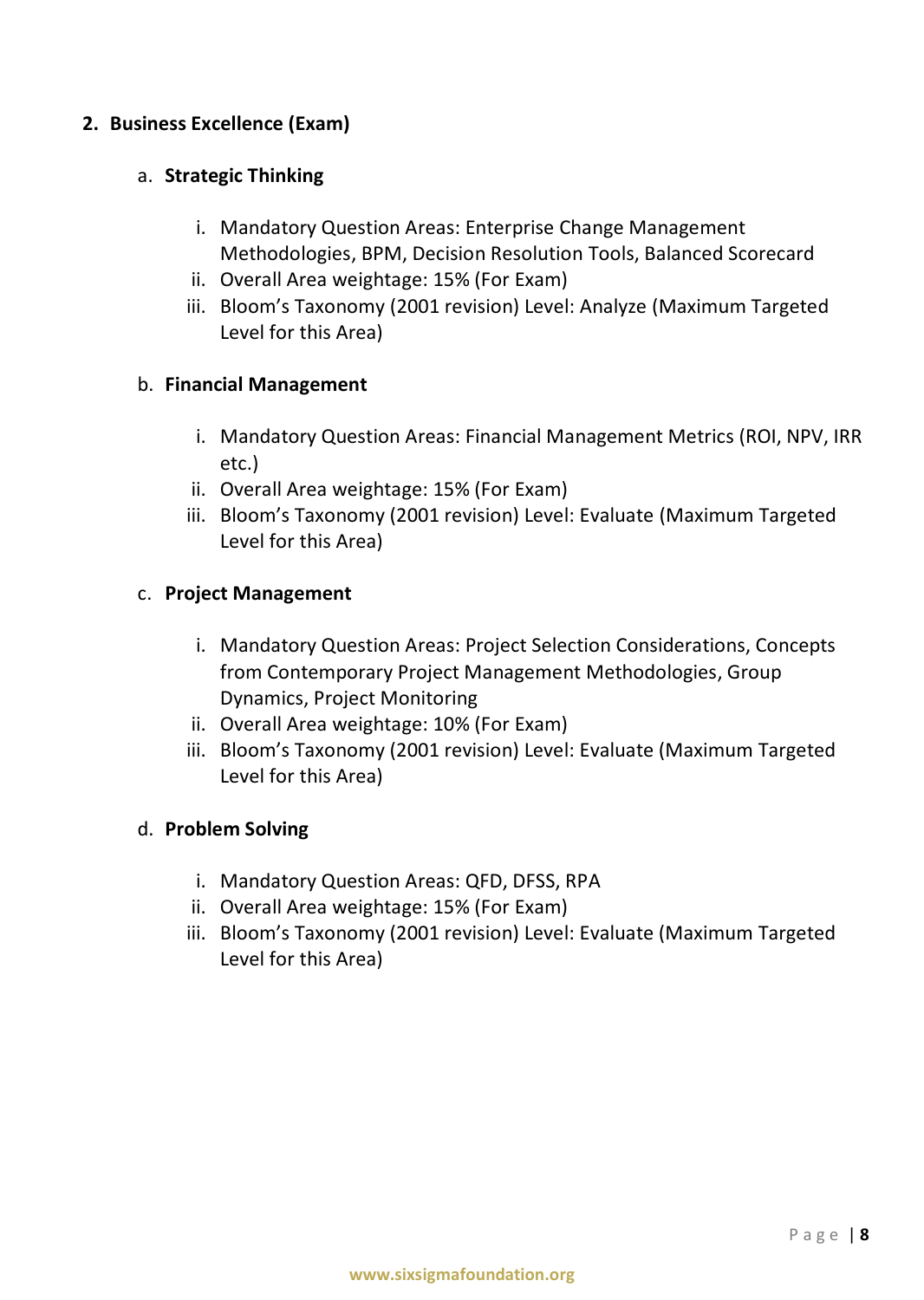#### **3. Core Stats and Six Sigma (Exam)**

#### a. **DMAIC**

- i. Mandatory Question Areas: Gage R&R, Hypothesis Test Selection, Multi-Vari Analysis, Control Charts Selection (including CUSUM and EWMA).
- ii. Overall Area weightage: 15% (For Exam)
- iii. Bloom's Taxonomy (2001 revision) Level: Evaluate (Maximum Targeted Level for this Area)

#### b. **Advanced Data Analysis**

- i. Mandatory Question Areas: Predictive Analytics with Multiple Regression, Logit Model, Time-Series; Advanced DOE concepts and designs like Taguchi Methods, Response Surface, Balanced vs Unbalanced designs.
- ii. Overall Area weightage: 15% (For Exam)
- iii. Bloom's Taxonomy (2001 revision) Level: Evaluate (Maximum Targeted Level for this Area)

## **4. Project Evaluation (Practicals) (mandatory for certification; may weigh in for overall grade)**

## a. **Project Planning**

- i. Key Evaluation Areas: Clarity in Business Objectives (SMART approach for Goals), Scoping Clarity, Stakeholder Management (Communication Planning), Detailed WBS for Scheduling, Risk Analysis, Rationale for choosing project, Expected Benefits relating to Product/Process Quality, Customer-Issues and Financial Impact.
- ii. Overall Area weightage: 20% (For Practicals)
- iii. Bloom's Taxonomy (2001 revision) Level: Create (Maximum Targeted Level for this Area)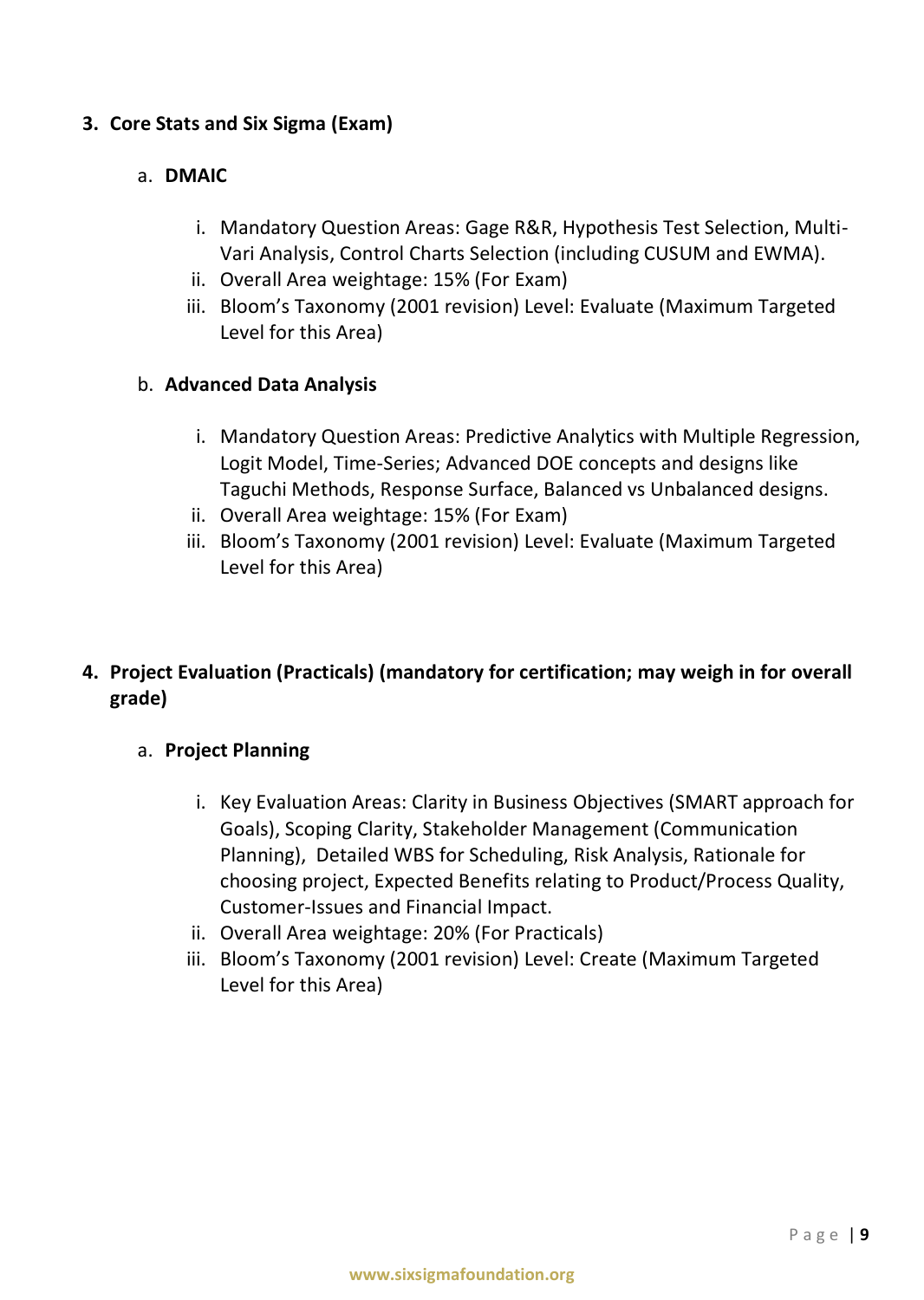#### b. **Project Execution and Management**

- i. Key Evaluation Areas: Non Mandatory (but good to have): Documenting current process with detailed SIPOC, Flowchart or VA/NVA Analysis. Use of any supporting analysis employing simple Descriptive Analysis tools and Visual Plots (like Pareto, Scatter Charts etc.) demonstrated/used in the project.
- ii. Key Evaluation Areas: Mandatory: MSA (Measurement System Analysis) evaluation, Benchmarks for existing process in terms of Sigma Level, Yield etc.; Data Collection Planning with Data Points/Records and linking to Business Objectives. Evaluate appropriate Normality/Non-Normality considerations for Data. The analysis and improvement phases must demonstrate/employ both Qualitative Analysis/Techniques (like Ishikawa diagrams, Brainstorming, TRIZ etc.) and Quantitative Analysis (Inferential Statistics such as use of hypothesis testing and statistically significance inferences). If Experimentation (DOE) is used then its rationale, execution and recommendations (DOE) needs to be presented with clarity and all the support data and charts. SPC via Control Charts and Response Planning.

**Note:** The ATI needs to keep in sharp focus that the express purpose of the project evaluation, is to check for the ability of a candidate to achieve a proper solution to a problem rather than usage of tools and plots alone. However, use of software is recommended for visualizations and proper visualization is a bonus.

- iii. Overall Area weightage: 60% (For Practicals)
- iv. Bloom's Taxonomy (2001 revision) Level: Create (Maximum Targeted Level for this Area)

## c. **Project Achievements and Reporting**

- i. Key Evaluation Areas: Final Project Reporting and Documentation Clarity. Proper Data Visualization is a must (can use tools like Excel, Minitab, and Tableau etc.). Presentation to Management and/or ATI facilitator with clarity on recommendations and Business Impacts. Discuss Lessons Learnt, what could have been done better etc. and Project Closure report with updation of SOPs (Standard Operating Procedures) linked to the project if possible.
- ii. Overall Area weightage: 20% (For Practicals)
- iii. Bloom's Taxonomy (2001 revision) Level: Create (Maximum Targeted Level for this Area)